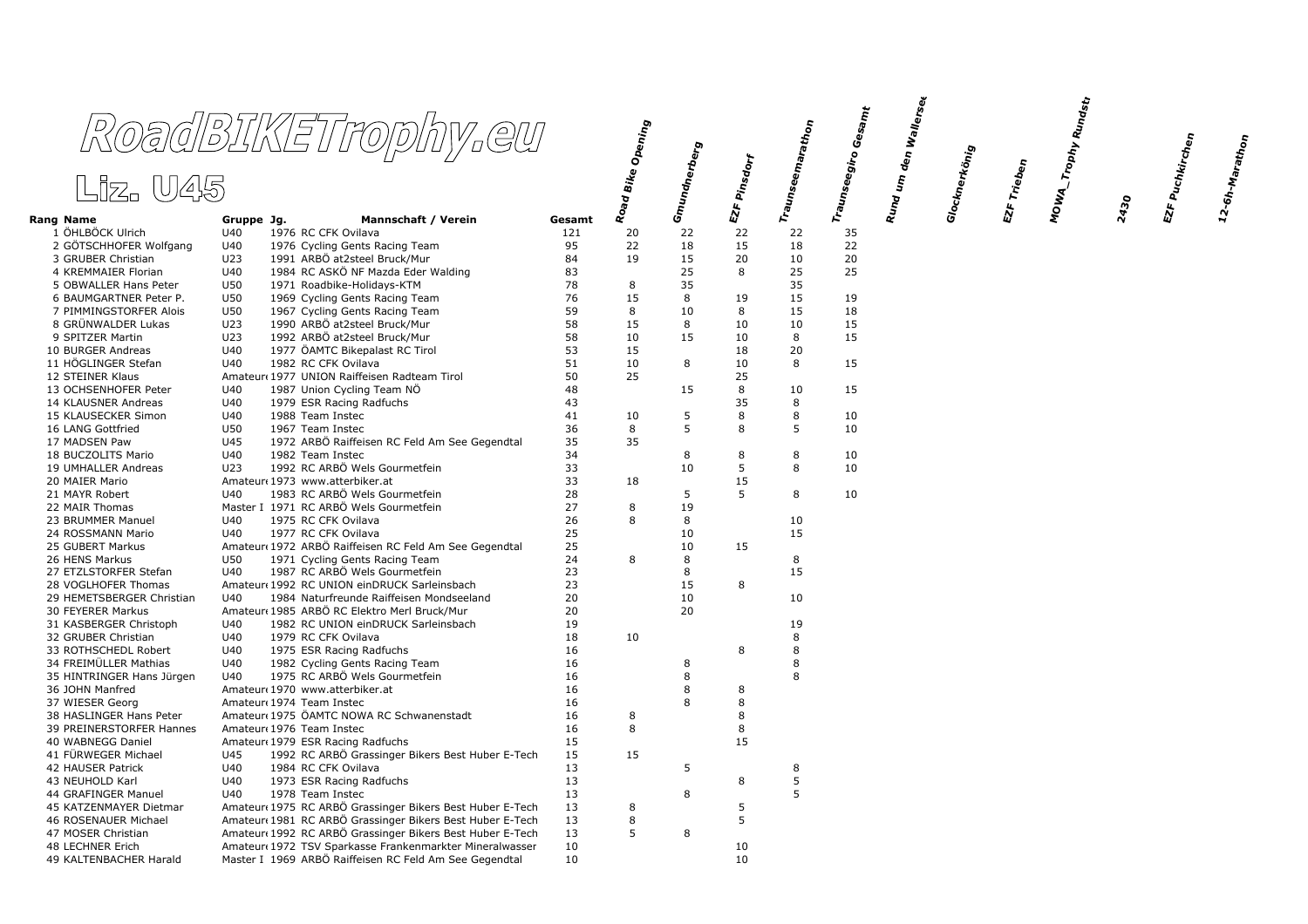| 50 PÖPPEL Andreas       |     | Amateur 1976 RC UNION einDRUCK Sarleinsbach                 | 10 |    | 5 |   |   |
|-------------------------|-----|-------------------------------------------------------------|----|----|---|---|---|
| 51 GOLLINGER Karl-Heinz | U45 | 1983 ASVÖ Radl-Eck Cycling                                  | 10 | 10 |   |   |   |
| 52 SCHMITZBERGER Johann | U40 | 1988 RC Wals Siezenheim                                     |    |    |   |   | 8 |
| 53 PAMMINGER Jürgen     | U50 | 1970 botschnpicka.at                                        |    |    |   |   | 8 |
| 54 JECH Wolf-Dieter     |     | Amateur 1970 NORA Racing Team                               |    |    |   | 8 |   |
| 55 PENN Mario           |     | Master I 1971 RC Amstetten Ginner Opel Öllinger             |    |    |   | 8 |   |
| 56 PLAVCAN Oliver       |     | Amateur (1989 VC Sonntagsfahrer Linz                        |    |    | 8 |   |   |
| 57 FÜRWEGER Stefan      |     | Amateur 1979 RC ARBÖ Grassinger Bikers Best Huber E-Tech    | 8  |    |   |   |   |
| 58 HERR Stefan          | U45 | 1983 ASVÖ Radl-Eck Cycling                                  | 8  | 8  |   |   |   |
| 59 JUNG Manuel          | U45 | 1980 Radsport Fischerlehner Pedaleros                       |    | 8  |   |   |   |
| 60 WILLDONER Andreas    | U45 | 1983 VC Sonntagsfahrer Linz                                 |    | 8  |   |   |   |
| 61 KREBS Peter          | U45 | 1967 ARV Vychodil Vredestein                                |    |    |   |   |   |
| 62 PEYRL Helmut         | U45 | 1973 ARBÖ ASKÖ RC Linz Mc Donald's KTM                      |    |    |   |   |   |
| 63 BEER Horst           | U50 | 1967 Steinbach Bike Team                                    |    |    |   |   |   |
| 64 STRIGL Klaus         | U40 | 1988 RC ARBÖ Wels Gourmetfein                               |    |    |   |   |   |
| 65 AICHINGER Erich      |     | Master I 1971 Kollar Cycling Team Stattersdorf              |    |    |   |   |   |
| 66 POLITSCH Robert      |     | Amateur (1971 UNION RC Schwarzl See Lassnitzhöhe            |    |    |   |   |   |
| 67 PECH Helmut          |     | Master I 1968 Mountainbike-Club Oberwart Intersport Claudia |    |    |   |   |   |
| 68 KRANZER Andreas      |     | Master I 1971 RC Amstetten Ginner Opel Öllinger             |    |    |   |   |   |
| 69 WIESER Johann        |     | Amateur 1972 Team Instec                                    |    |    | 5 |   |   |
| 70 DENNHARDT Jens       | U45 | 1967 RFC Markkleeberg                                       |    |    |   |   |   |
| 71 PICHLER Andreas      | U45 | 1986 VC Sonntagsfahrer Linz                                 |    |    |   |   |   |
| 72 SCHÖRINGHUMER Harald | U45 | 1976 VC Sonntagsfahrer Linz                                 |    |    |   |   |   |
| 73 REPITZ Daniel        | U45 | 1971 RC ARBÖ Wels Gourmetfein                               |    |    |   |   |   |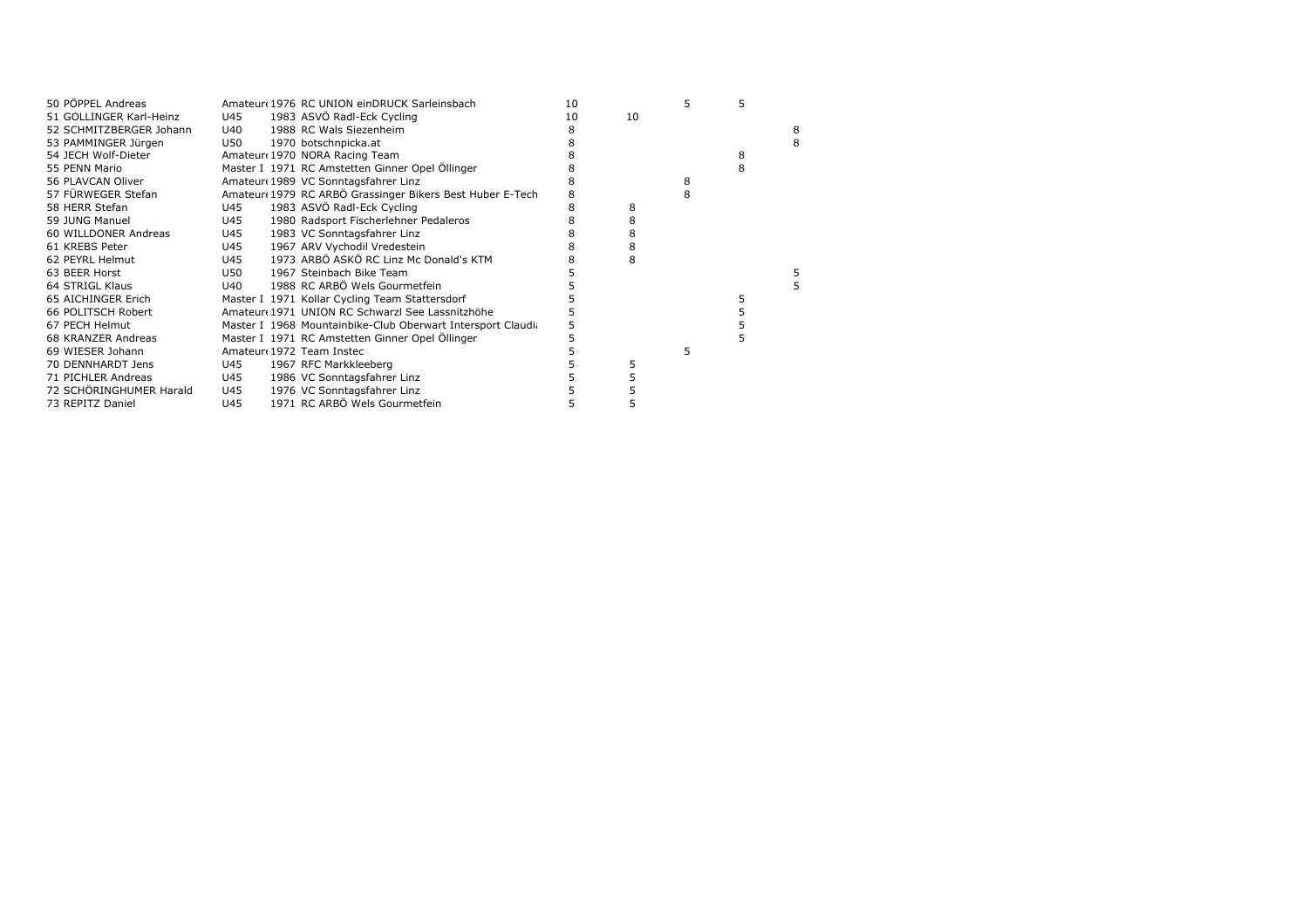|                                    |            | RoadBIKETrophy.eu                                                     |          | Opening      |                   |                          |           | Gesamt         | den Wallerse <sub>t</sub> |               |         | <sup>M</sup> OWA_Trophy Rundst <sub>i</sub> |      | <sup>: Puchkirchen</sup> |                                                        |
|------------------------------------|------------|-----------------------------------------------------------------------|----------|--------------|-------------------|--------------------------|-----------|----------------|---------------------------|---------------|---------|---------------------------------------------|------|--------------------------|--------------------------------------------------------|
| Liz. 45+                           |            |                                                                       |          | Bike<br>Road | Gmundnerberg<br>S | EZF Pinsdo <sub>rf</sub> | Traunseem | Traunseegiro ( | $\pmb{\hat{\xi}}$<br>Rund | Glocknerkönig | Trieben |                                             | 2430 | $\vec{z}$                | $12\text{-}6h\text{-}M_\text{a}r_\text{ath}_\text{on}$ |
| Rang Name                          | Gruppe Jg. | <b>Mannschaft / Verein</b>                                            | Gesamt   |              |                   |                          |           |                |                           |               | ស៊      |                                             |      |                          |                                                        |
| 1 SCHMIDSBERGER Norbert            | U50        | 1963 RC CFK Ovilava                                                   | 140      | 25           | 25                | 20                       | 35        | 35             |                           |               |         |                                             |      |                          |                                                        |
| 2 REITER Manfred                   | <b>U60</b> | 1959 ARBÖ RC Bikepoint Innsbruck                                      | 77       | 15           | 15                | 10                       | 15        | 22             |                           |               |         |                                             |      |                          |                                                        |
| 3 PELZ Friedrich                   | U70        | 1949 KTM Donau Fritzi Racing                                          | 67       |              | 19                | 8                        | 15        | 25             |                           |               |         |                                             |      |                          |                                                        |
| 4 PERTL Gebhard                    |            | Master I 1965 ARBÖ Raiffeisen RC Feld Am See Gegendtal                | 60       |              | 35                | 25                       |           |                |                           |               |         |                                             |      |                          |                                                        |
| 5 ZAUNER Johannes                  |            | Master I 1963 TSV Sparkasse Frankenmarkter Mineralwasser              | 50       | 18           | 22                | 10                       |           |                |                           |               |         |                                             |      |                          |                                                        |
| 6 TEIGL Klaus                      | U50        | 1960 RC Grafenbach NÖ Süd                                             | 39       | 19           |                   |                          | 20        |                |                           |               |         |                                             |      |                          |                                                        |
| 7 ENDRES Torsten                   |            | Amateure 1963 Cycling Gents Racing Team                               | 35       |              |                   | 35                       |           |                |                           |               |         |                                             |      |                          |                                                        |
| 8 SCHRATTENECKER Josef             |            | Master III 1956 RC ARBÖ Grassinger Bikers Best Huber E-Tech           | 35       |              | 20                | 15                       |           |                |                           |               |         |                                             |      |                          |                                                        |
| 9 GATTRINGER Manfred               | M45        | 1966 ASVÖ SV Gallneukirchen                                           | 35       | 35           |                   |                          |           |                |                           |               |         |                                             |      |                          |                                                        |
| 10 HAGER Siegfried                 |            | Master IV 1950 RC ARBÖ Grassinger Bikers Best Huber E-Tech            | 33       | 15           | 18                |                          |           |                |                           |               |         |                                             |      |                          |                                                        |
| 11 FINK Alois                      |            | Master IV 1947 RC ARBÖ Grassinger Bikers Best Huber E-Tech            | 30       | 15           | 15                |                          |           |                |                           |               |         |                                             |      |                          |                                                        |
| 12 GILLMAYR Karl                   | U60        | 1961 RC ARBÖ Wels Gourmetfein<br>Master IV 1947 RC ARBÖ Bischofshofen | 25       |              |                   |                          | 25        |                |                           |               |         |                                             |      |                          |                                                        |
| 13 GRATZL Walter<br>14 WIJNEN Kees |            | Master IV 1950 RC ARBÖ Bischofshofen                                  | 25<br>25 |              | 15<br>15          | 10<br>10                 |           |                |                           |               |         |                                             |      |                          |                                                        |
| 15 RETTENEGGER Franz               |            | Master III 1955 RC UNION Haus Die steiermärkische Planaibah           | 25       | 15           |                   | 10                       |           |                |                           |               |         |                                             |      |                          |                                                        |
| 16 MICK Gerald                     | U50        | 1962 KTM Donau Fritzi Racing                                          | 22       |              |                   |                          | 22        |                |                           |               |         |                                             |      |                          |                                                        |
| 17 IBY Günther                     |            | Master II 1959 RC Amstetten Ginner Opel Öllinger                      | 22       |              |                   | 22                       |           |                |                           |               |         |                                             |      |                          |                                                        |
| 18 HUBER Franz                     | M45        | 1965 ASVÖ Radl-Eck Cycling                                            | 22       | 22           |                   |                          |           |                |                           |               |         |                                             |      |                          |                                                        |
| 19 TAUCHER Johann                  | M45        | 1953 ASVÖ Radl-Eck Cycling                                            | 20       | 20           |                   |                          |           |                |                           |               |         |                                             |      |                          |                                                        |
| 20 SIRAKI Helmut                   | U50        | 1964 ÖAMTC Hrinkow Bikes Steyr                                        | 19       |              |                   |                          | 19        |                |                           |               |         |                                             |      |                          |                                                        |
| 21 KAISERLEHNER Werner             |            | Master IV 1950 RC Amstetten Ginner Opel Öllinger                      | 19       |              |                   | 19                       |           |                |                           |               |         |                                             |      |                          |                                                        |
| 22 KARL Walter                     | U60        | 1955 RSK-RSV Freilassing                                              | 18       |              |                   |                          | 18        |                |                           |               |         |                                             |      |                          |                                                        |
| 23 OTTINO Josef                    |            | Master II 1960 RC Leogang                                             | 18       |              |                   | 18                       |           |                |                           |               |         |                                             |      |                          |                                                        |
| 24 POSCHNER Gerhard                | U60        | 1959 RSK-RSV Freilassing                                              | 15       |              |                   |                          | 15        |                |                           |               |         |                                             |      |                          |                                                        |
| 25 TOTH Werner                     | U60        | 1957 ÖAMTC Bikepalast RC Tirol                                        | 15       |              |                   |                          | 15        |                |                           |               |         |                                             |      |                          |                                                        |
| 26 KREUZSALER Karl                 |            | Master I 1963 RC Leogang                                              | 15       |              |                   | 15                       |           |                |                           |               |         |                                             |      |                          |                                                        |
| 27 GUGLER Günter                   |            | Master III 1956 RC Amstetten Ginner Opel Öllinger                     | 15       |              |                   | 15                       |           |                |                           |               |         |                                             |      |                          |                                                        |
| 28 KORPITSCH Karl                  |            | Master V 1946 Kollar Cycling Team Stattersdorf                        | 15       |              |                   | 15                       |           |                |                           |               |         |                                             |      |                          |                                                        |
| 29 ZIERLER Erwin                   |            | Master IV 1951 Kollar Cycling Team Stattersdorf                       | 8        |              |                   | 8                        |           |                |                           |               |         |                                             |      |                          |                                                        |
| 30 PITTERKA Kurt                   |            | Master IV 1949 RC ARBÖ Bischofshofen                                  |          |              |                   | 8                        |           |                |                           |               |         |                                             |      |                          |                                                        |
| 31 KIESENHOFER Siegfried           |            | Master VI 1936 Polizeisportverein Linz                                |          |              |                   | 8                        |           |                |                           |               |         |                                             |      |                          |                                                        |
| 32 FAHRAFELLNER Harald             |            | Master IV 1949 Kollar Cycling Team Stattersdorf                       | 8        |              |                   | $\mathsf{R}$             |           |                |                           |               |         |                                             |      |                          |                                                        |
|                                    |            |                                                                       |          |              |                   |                          |           |                |                           |               |         |                                             |      |                          |                                                        |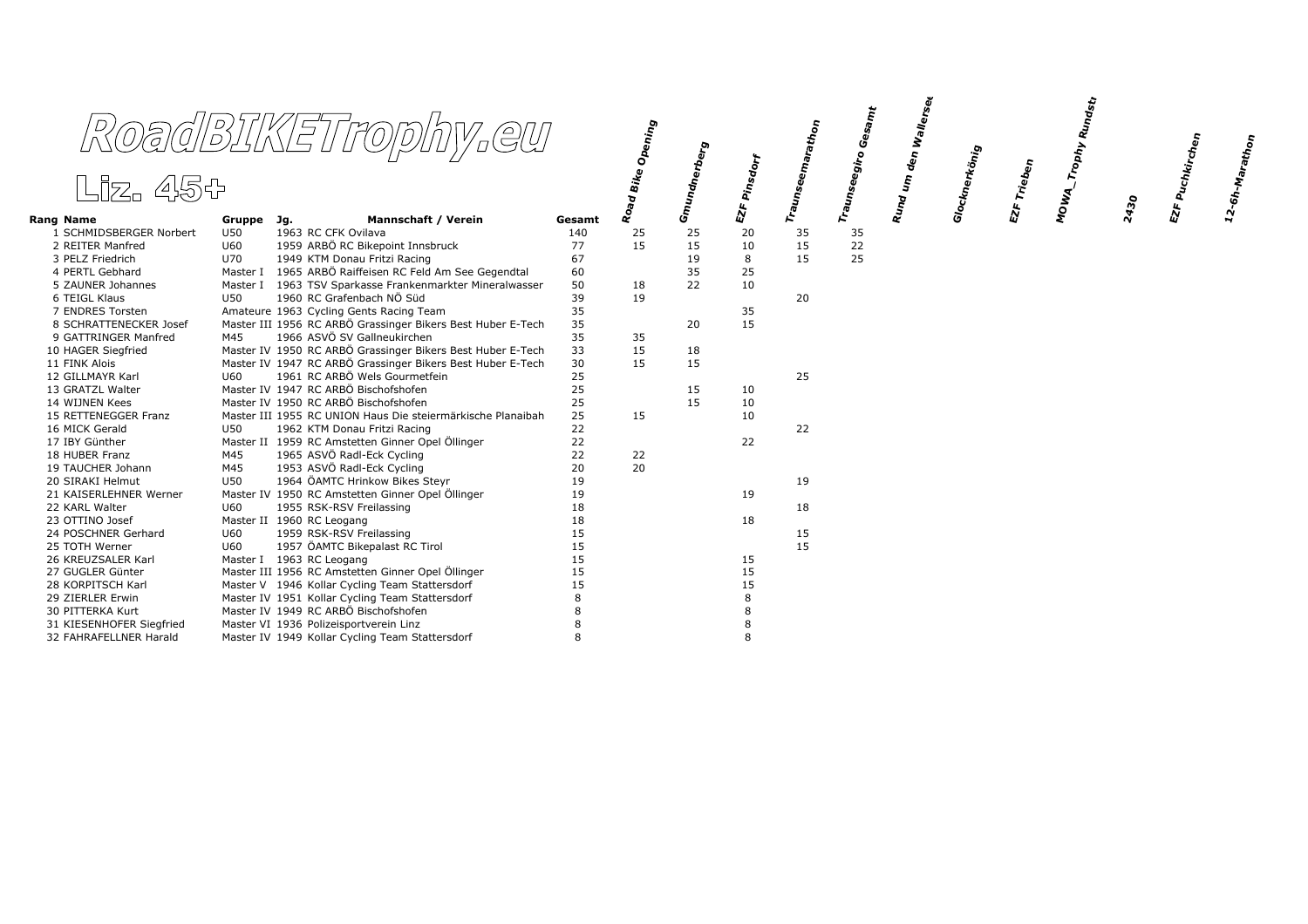|                                        |            | RoadBIKETrophy.eu                                                 |          | Road Bike Opening | Gmundnerberg<br>I |                                          | Traunseemarathon | $G$ esa $\eta_{\bm t}$ | <sup>ı den</sup> Wallerse <sub>k</sub> |                    |         | MOWA_Trophy Rundst <sub>t</sub> |      | EZF Puchkirchen | $12\text{-}6h\text{-}M$ athon |
|----------------------------------------|------------|-------------------------------------------------------------------|----------|-------------------|-------------------|------------------------------------------|------------------|------------------------|----------------------------------------|--------------------|---------|---------------------------------|------|-----------------|-------------------------------|
| <u> Unliz.</u>                         |            |                                                                   |          |                   |                   | Pinsdorf                                 |                  | Traunseegiro (         | Rund um                                | Glocknerkönig<br>I | Trieben |                                 |      |                 |                               |
| Rang Name                              | Gruppe Jg. | Mannschaft / Verein                                               | Gesamt   |                   |                   | $\pmb{E} \pmb{\Sigma} \pmb{\varepsilon}$ |                  |                        |                                        |                    | EZF.    |                                 | 2430 |                 |                               |
| 1 LINDNER Paul                         | U50        | 1963 RC bikepalast.com Salzburg                                   | 130      |                   | 25                | 35                                       | 35               | 35                     |                                        |                    |         |                                 |      |                 |                               |
| 2 KASTINGER Michael                    | U40        | 1985 RC bikepalast.com Salzburg                                   | 90       |                   | 22                | 25                                       | 18               | 25                     |                                        |                    |         |                                 |      |                 |                               |
| 3 STÖTTINGER Jan                       | U40        | 1976 www.atterbiker.at                                            | 72       |                   | 20                | 20                                       | 10               | 22                     |                                        |                    |         |                                 |      |                 |                               |
| 4 HEINZE Achim Dr.                     | U50        | 1971 Schmolke Carbon                                              | 60       |                   | 15                | 15                                       | 10               | 20                     |                                        |                    |         |                                 |      |                 |                               |
| 5 BUCHNER Franz                        | U40        | 1983 URC Ried                                                     | 60       | 10                | 35                |                                          | 15               |                        |                                        |                    |         |                                 |      |                 |                               |
| 6 MEINDL Martin                        | U50        | 1969 ARBÖ RC SK Vöest                                             | 53       | 19                | 15                | 19                                       |                  |                        |                                        |                    |         |                                 |      |                 |                               |
| 7 RATHBAUER Joachim Dr.                | U60        | 1959 2rad-sturm<br>1957 ÖAMTC NOWA RC Schwanenstadt               | 47<br>39 |                   | 10                | 10<br>8                                  | 8<br>5           | 19<br>18               |                                        |                    |         |                                 |      |                 |                               |
| 8 MAIER Alfred<br>9 MICHAEL Kastinger  | U60<br>U40 | 1985 RC bikepalast.com                                            | 35       | 35                | 8                 |                                          |                  |                        |                                        |                    |         |                                 |      |                 |                               |
| 10 GRUBER Andreas                      | U40        | 1976 www.atterbiker.at                                            | 33       | 15                |                   | 18                                       |                  |                        |                                        |                    |         |                                 |      |                 |                               |
| 11 RAMSAUER Thomas                     | U40        | 1979 RC bikepalast.com Salzburg                                   | 30       | 15                |                   |                                          | 15               |                        |                                        |                    |         |                                 |      |                 |                               |
| 12 WABNEGG Daniel                      | U40        | 1979 Nora Pure Sports Racing Team                                 | 25       |                   |                   |                                          | 25               |                        |                                        |                    |         |                                 |      |                 |                               |
| 13 AIGNER Robert                       | U40        | 1986 URC Grünau                                                   | 25       | 10                |                   |                                          | 15               |                        |                                        |                    |         |                                 |      |                 |                               |
| 14 PLAT Maikel                         | U23        | 1989 Bikeklinik.com                                               | 25       | 10                |                   | 15                                       |                  |                        |                                        |                    |         |                                 |      |                 |                               |
| 15 DISSAUER Johann                     | U50        | 1964 Radsport Angerer                                             | 25       | 10                |                   | 15                                       |                  |                        |                                        |                    |         |                                 |      |                 |                               |
| 16 BAUMSCHLAGER Alexander              | U40        | 1975 RC bikepalast.com Salzburg                                   | 25       | 25                |                   |                                          |                  |                        |                                        |                    |         |                                 |      |                 |                               |
| 17 PANSY Jürgen                        | U40        | 1974 Light Bikes Racing Team                                      | 22       |                   |                   |                                          | 22               |                        |                                        |                    |         |                                 |      |                 |                               |
| 18 MAYR Helmut                         | U60        | 1959 RC ARBÖ Wels Gourmetfein                                     | 22       |                   |                   | 22                                       |                  |                        |                                        |                    |         |                                 |      |                 |                               |
| 19 KLUG Michael                        | U40        | 1986 ARBÖ Volksbank Deutschlandsberg                              | 22       | 22                |                   |                                          |                  |                        |                                        |                    |         |                                 |      |                 |                               |
| 20 HOFMANN Friedrich                   | U40        | 1972 Haderer Sports Team                                          | 20       |                   |                   |                                          | 20               |                        |                                        |                    |         |                                 |      |                 |                               |
| 21 HEIML Wilfried                      | U23        | $1990 -$                                                          | 20       |                   | 10                | 10                                       |                  |                        |                                        |                    |         |                                 |      |                 |                               |
| 22 TILLIAN Leon                        | U50        | 1966 -                                                            | 20       | 20                |                   |                                          |                  |                        |                                        |                    |         |                                 |      |                 |                               |
| 23 LEHKI Walter                        | U50        | 1967 ASKÖ Laufrad Steyr                                           | 19       |                   |                   |                                          | 19               |                        |                                        |                    |         |                                 |      |                 |                               |
| 24 OSTERER Thomas                      | U40        | 1976 -                                                            | 19       |                   | 19                |                                          |                  |                        |                                        |                    |         |                                 |      |                 |                               |
| 25 BAUMERT Stephan                     | U50        | 1966 Therapie-Training.at                                         | 18       | 8                 |                   | 10                                       |                  |                        |                                        |                    |         |                                 |      |                 |                               |
| 26 ORTNER Christian                    | U40        | 1981 Rc-Martins-bikeshop                                          | 18       |                   | 18                |                                          |                  |                        |                                        |                    |         |                                 |      |                 |                               |
| 27 SPENSBERGER Christian               | U50        | 1964 Quest RVV Innatal e. V.                                      | 18       | 18                |                   |                                          |                  |                        |                                        |                    |         |                                 |      |                 |                               |
| 28 KIENBAUER Manfred                   | U50        | 1963 ÖAMTC NOWA RC Schwanenstadt                                  | 16       | 8                 |                   |                                          | 8                |                        |                                        |                    |         |                                 |      |                 |                               |
| 29 HOFER Josef                         | U40        | 1985 SU Bad Leonfelden                                            | 15       |                   |                   |                                          | 15               |                        |                                        |                    |         |                                 |      |                 |                               |
| 30 KLESTIL Wolfgang                    | U40        | 1984 Wien                                                         | 15       |                   |                   | 10                                       | 5                |                        |                                        |                    |         |                                 |      |                 |                               |
| 31 PESENDORFER Martin                  | U40        | 1979 Altmünster                                                   | 15       |                   | 10                |                                          | 5                |                        |                                        |                    |         |                                 |      |                 |                               |
| 32 HIRMKE Ralf                         | U50        | 1966 RSV Freilassing                                              | 15       |                   |                   | 15                                       |                  |                        |                                        |                    |         |                                 |      |                 |                               |
| 33 SPRINGER Max                        | U60        | 1961 RC UNION einDRUCK Sarleinsbach                               | 15       |                   | 15                |                                          |                  |                        |                                        |                    |         |                                 |      |                 |                               |
| 34 STEINMAURER Gottfried               | U40        | 1976 d&h Radsportteam                                             | 15       |                   | 15                |                                          |                  |                        |                                        |                    |         |                                 |      |                 |                               |
| 35 WEITGASSER Erich                    | U40        | 1972 -                                                            | 15       | 15                |                   |                                          |                  |                        |                                        |                    |         |                                 |      |                 |                               |
| 36 PLAINER Bernhard                    | U40        | $1975 -$                                                          | 15       | 15                |                   |                                          |                  |                        |                                        |                    |         |                                 |      |                 |                               |
| 37 WIPLINGER Günter                    | U40        | 1973 botschnpicka                                                 | 13       |                   | 8                 |                                          | 5<br>10          |                        |                                        |                    |         |                                 |      |                 |                               |
| 38 ZELLER Valentin                     | U40        | 1977 www.roadbike-holidays.com                                    | 10       |                   |                   |                                          |                  |                        |                                        |                    |         |                                 |      |                 |                               |
| 39 FELLER Heimo<br>40 WENZEL Ralf-Arne | U40<br>U40 | 1973 Radsport Sampl Lungau<br>1982 UNION Raiffeisen Radteam Tirol | 10<br>10 |                   |                   |                                          | 10<br>10         |                        |                                        |                    |         |                                 |      |                 |                               |
| 41 PESL Kristof                        | U23        | 1989 ARBÖ RC SK Vöest                                             | 10       |                   |                   | 10                                       |                  |                        |                                        |                    |         |                                 |      |                 |                               |
| 42 TOTH Werner                         | U60        | $1957 -$                                                          | 10       |                   | 10                |                                          |                  |                        |                                        |                    |         |                                 |      |                 |                               |
| 43 GRAEF Hans                          | U50        | 1968 www.atterbiker.at                                            | 10       |                   | 10                |                                          |                  |                        |                                        |                    |         |                                 |      |                 |                               |
| 44 WALLNER Franz                       | U50        | 1970 TV Thalgau                                                   | 10       | 10                |                   |                                          |                  |                        |                                        |                    |         |                                 |      |                 |                               |
| 45 HOFBAUER Reinhard                   | U50        | 1968 RSV-RSK Freilassing                                          | 8        |                   |                   |                                          | 8                |                        |                                        |                    |         |                                 |      |                 |                               |
| 46 TIEFENBÖCK Andreas                  | U40        | 1986 RC Raiba Kosmopiloten Waldviertel Zwettl                     | 8        |                   |                   |                                          | 8                |                        |                                        |                    |         |                                 |      |                 |                               |
| 47 WURZER Ronald                       | U40        | 1974 SKG Welser Profile                                           | 8        |                   |                   |                                          | 8                |                        |                                        |                    |         |                                 |      |                 |                               |
| 48 BUCHLEITNER Robert                  | U40        | 1984 www.atterbiker.at                                            | 8        |                   |                   |                                          | 8                |                        |                                        |                    |         |                                 |      |                 |                               |
| 49 LORENZ Christian                    | U40        | 1983 RSV Passau                                                   | 8        |                   |                   |                                          | 8                |                        |                                        |                    |         |                                 |      |                 |                               |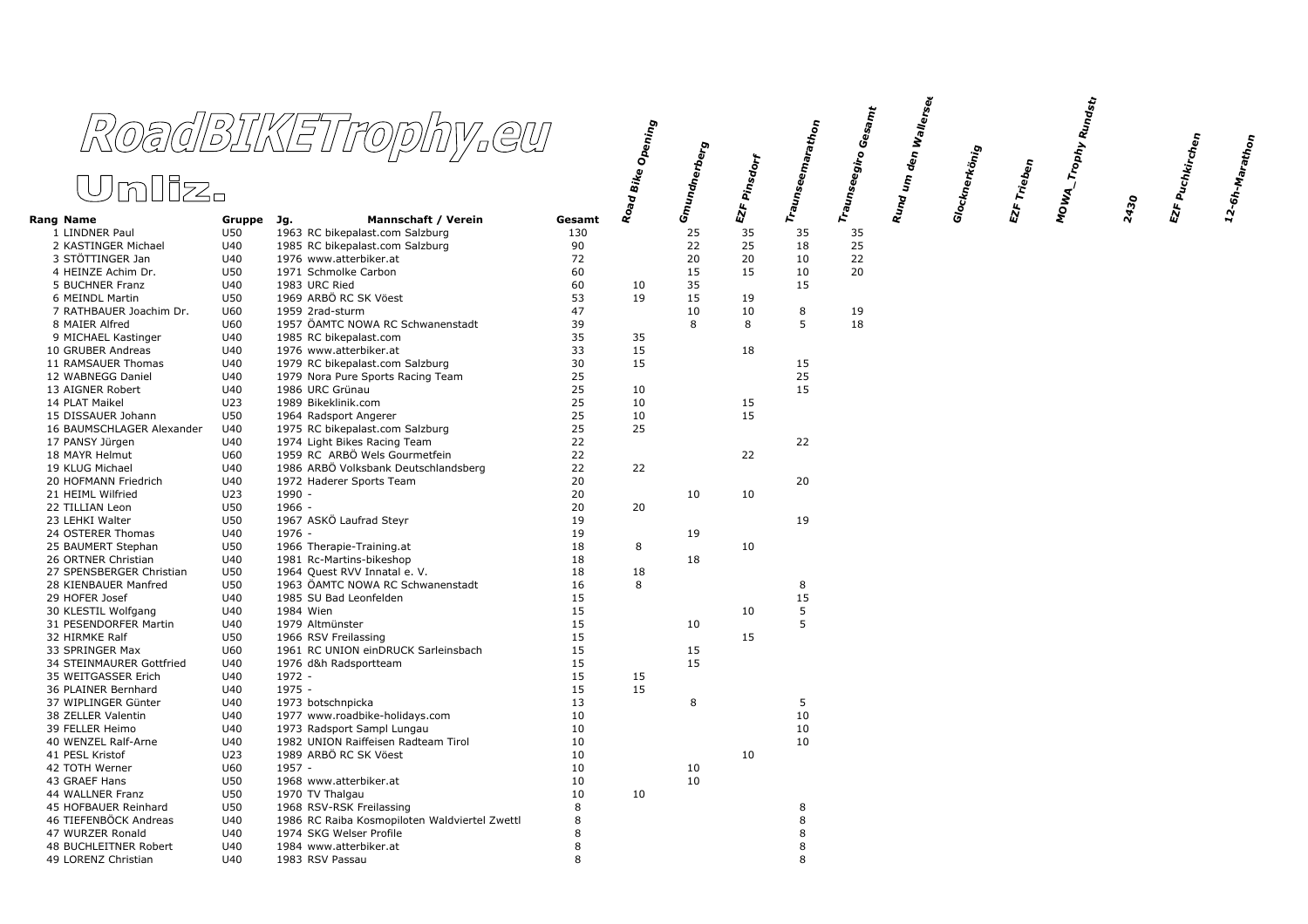| 50 STEGMÜLLER Horst    | U50 |          | 1964 RSC-Waldkirchen                         | 8 |   | 8 |
|------------------------|-----|----------|----------------------------------------------|---|---|---|
| 51 SPIESSBERGER Martin | U40 |          | 1974 RC Ritzlfuchser                         | 8 |   | 8 |
| 52 GRAUSAM Günther     | U40 |          | 1977 RSV Passau                              | 8 |   | 8 |
| 53 SAGEDER Walter      | U40 |          | 1979 Bet-at-home.com RAA racing Team         | 8 |   | 8 |
| 54 HUBL Christoph      | U40 |          | 1988 Team Instec                             | 8 |   | 8 |
| 55 PRIELING Nadja      |     |          | DamenU4(1981 Steinbach Bike Team             | 8 |   | 8 |
| 56 HEINZE Ralf         | U40 |          | 1976 Simbach am Inn                          | 8 |   | 8 |
| 57 SEYRINGER Berthold  | U40 |          | 1980 d&h Radsportteam                        | 8 |   | 8 |
| 58 PETTIGHOFER Franz   | U40 |          | 1980 www.atterbiker.at                       | 8 | 8 |   |
| 59 HAMEDINGER Helmut   | U50 |          | 1962 LPSV 00                                 | 8 | 8 |   |
| 60 HOLZAPFEL Herbert   | U50 |          | 1962 RC Stöttham                             | 8 | 8 |   |
| 61 STAVINOHA Severin   | U23 |          | 1995 RSC Götzing                             | 8 | 8 |   |
| 62 SCHWARZ Christoph   | U23 |          | 1989 RSC Götzing                             | 8 | 8 |   |
| 63 WISBACHER Stefan    | U23 |          | 1989 rsk-rsv freilassing                     | 8 | 8 |   |
| 64 SCHMIDTMAYR Walter  | U50 | 1970 -   |                                              | 8 | 8 |   |
| 65 HEMETSBERGER Marc   | U40 | 1984 -   |                                              | 8 | 8 |   |
| 66 HAAS Gernot         | U40 |          | 1987 www.atterbiker.at                       | 8 | 8 |   |
| 67 BOB Klaus-Dieter    | U50 | $1964 -$ |                                              | 5 |   | 5 |
| 68 KLEIN Markus        | U40 |          | 1978 Heilbronn                               | 5 |   | 5 |
| 69 PFLÜGL Josef        | U60 |          | 1959 d&h Radsportteam                        |   |   | 5 |
| 70 GRÜNBACHER Florian  | U40 |          | 1982 SKG Welser Profile                      |   |   | 5 |
| 71 SCHEIBER Carina     |     |          | DamenU4(1983 RC bikepalast.com Salzburg      | 5 |   | 5 |
| 72 JEDYNAK Anja        |     |          | Damen U61971 URC Sparkasse Renner Langenlois |   |   | 5 |
| 73 LEITHINGER Michael  | U40 |          | 1976 botschnpicka.at                         |   |   | 5 |
| 74 AICHINGER Robert    | U40 |          | 1982 RC Tretlager                            |   |   | 5 |
| 75 HORN Claudia        |     |          | Damen U61971 RSV Rosenheim                   |   |   | 5 |
| 76 HAEUSLER Norbert    | U60 |          | 1961 URC Sparkasse Renner Langenlois         | 5 |   | 5 |